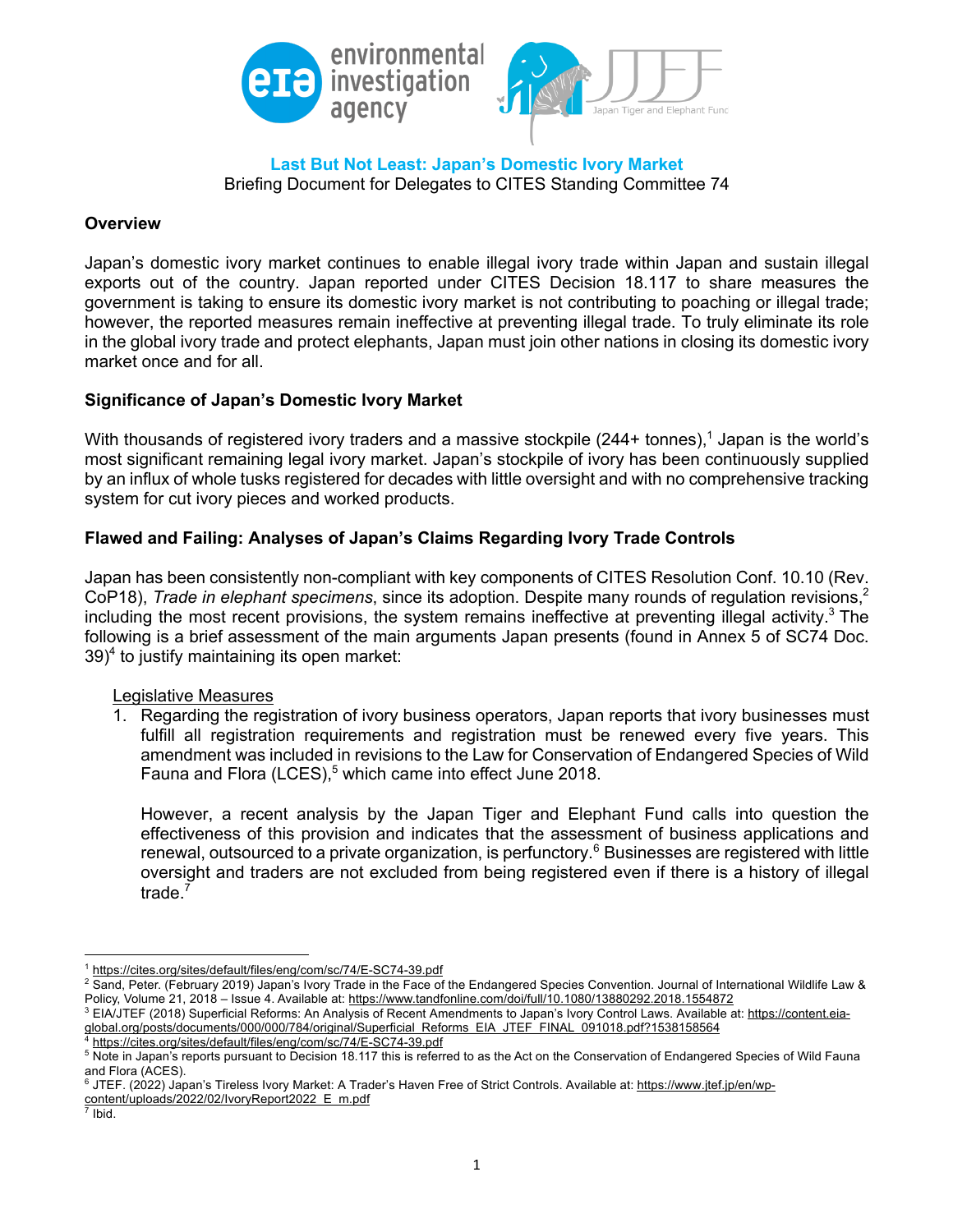2. Japan reports that business operators must register all tusks in their possession, essentially implementing a mandate for all whole tusks intended for sale.

However, data indicate that traders evade this requirement by cutting tusks into pieces and processing them into worked products (e.g., *hanko* / name seals), which are not required to be registered.<sup>8</sup> As such, the mandate pushed more ivory of unknown origin and legality onto the market. A major problem with Japan's ivory controls is the exclusion of cut pieces from the tusk registration requirement. Only whole tusks are required to be registered in Japan; cut pieces are exempt from the registration requirement. Simply put, to avoid registration and associated requirements, all a trader needs to do is cut a tusk into a few pieces.

- 3. Japan reports that businesses operators must prepare and keep inventory data, including transaction records and traceability information records, for cut pieces of ivory. After decades of implementation, Japan revised its recording system for data tracking and traceability for cut pieces during the last LCES revision process. In the current system, which relies on traceability information forms, businesses must record transactions for cut pieces and worked ivory over 1kg and 20cm in length, and keep copies of paper forms transferred with the ivory items for five years. Authorities can request operators submit copies intermittently, but compliance with the traceability scheme for cut pieces relies ultimately on the traders themselves. This system is separate from the whole tusk registration system, the only point at which legal origin and acquisition are confirmed. Additionally, most ivory items in Japan, notably *hanko*, are small and do not meet the requirements for a transaction form. Such a disjointed and outdated tracking system cannot secure traceability of ivory from whole tusk to worked product and through transactions in a functioning manner; securing traceability is impossible.<sup>9</sup>
- 4. Business operators must make their business registration number and name available for display or advertisement. This provides an opportunity for ivory consumers or other interested parties to confirm that a business is legally registered, but does nothing to confirm the legality of the ivory possessed by the business operators. <sup>10</sup>
- 5. Japan publishes a list of registered business operators; however, again, this provides only an opportunity to verify that a business is registered with the government, and does not confirm anything further. <sup>11</sup>
- 6. Regarding the claim of heavier penalties including imprisonment and increased fines for business operators engaging in illegal operations, a recent study concluded that regardless of the provision, penalties for offenders were low and there is a persistent avoidance of strict punishment and prosecution for illegal wildlife trade cases. $12$

#### Radiocarbon dating and the Whole Tusk Registration System: Too Little, Too Late

Japan's whole tusk registration system is the heart of its ivory trade controls, and the *only* point at which origin and acquisition of ivory is assessed. For decades, an affidavit from a third-party, including a family member, was accepted to confirm legal origin and acquisition of a whole tusk in order to sell it. Over the years, tens of thousands of tusks were registered under these requirements, seriously undermining confidence in the legality of the majority of the ivory on the market in Japan.

Ibid.

 $\frac{9}{10}$  Ibid.

Ibid.

 $11$  Ibid.

<sup>&</sup>lt;sup>12</sup> JTEF (2019) Compelled to Close: Top 5 Reasons for Closing Japan's Domestic Ivory Market. Available at: https://www.jtef.jp/en/wpcontent/uploads/2019/06/IvoryReport2019\_en.pdf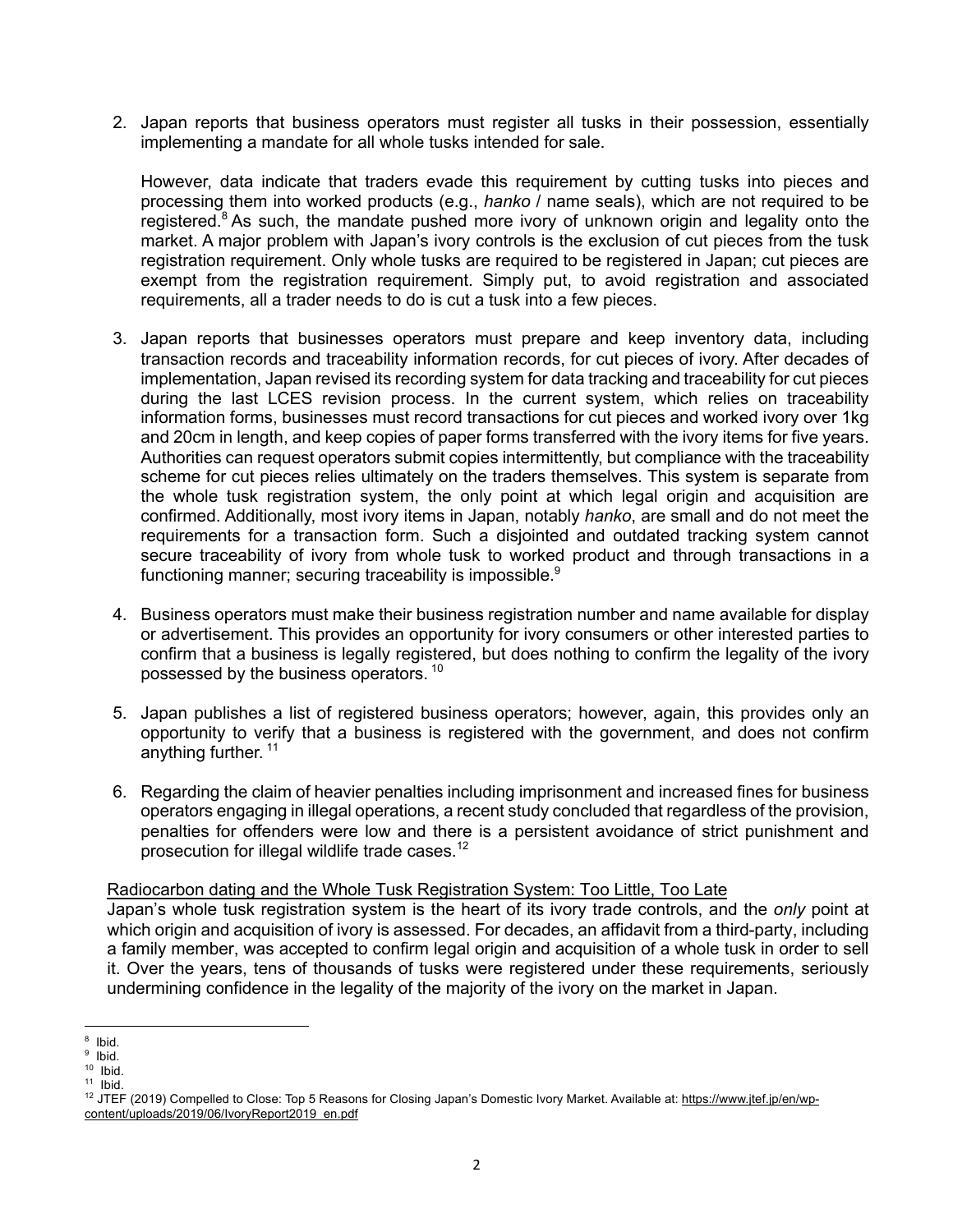While Japan's radiocarbon dating requirement for the registration of whole tusks went into effect July 2019, for nearly two years prior the government promoted registering whole tusks in private possession before the stricter requirements went into effect. During this campaign, 3,968 whole tusks were registered. The requirement is further flawed because it is the responsibility of the tusk owner to complete the radiocarbon dating and registration of a tusk, which is all done remotely. There is no inperson examination of tusks for registration by government officials. The ivory samples are mailed to the testing company by the owner of the tusk and there is no way to guarantee that the ivory sample came from the tusk that is supposed to be tested for registration.

In summary, imposed legislative measures remain inadequate at controlling the trade and closing loopholes to prevent illegal trade. Japan's whole tusk registration system has been flawed for decades, and efforts to remedy the shortcomings continue to fail.

### **The World's Largest Ivory Stockpile**

Considering the past and continuing problems associated with Japan's domestic ivory market controls, concern is especially warranted due to the size of Japan's stockpile. With 244 tonnes of ivory, including 178 tons of registered whole tusks and 66 tons of cut pieces reported by registered dealers<sup>13</sup>, Japan's stockpile accounts for 89% of the whole ivory stockpile in Asia  $(275.3 \text{ tons}^{14})$  and 31% of the world's stockpile (796 tons<sup>15</sup>), as declared by 28 February 2021. The majority of Japan's stockpile is likely composed of ivory of unknown or questionable legality of origin and acquisition.

### **Illegal Exports from a Legal Source: Undermining Other Nations' Ivory Market Closures**

There has been a steady flow of ivory purchased legally in Japan and illegally exported, mainly to China after the implementation of China's market closure in 2018. Between 2018-2020, at least 76 seizures of ivory from Japan were made by in other jurisdictions, including 72 seized by China Customs.<sup>16</sup> Relevant data from 2021 is not publicly available but would be useful in assessing the continuing role of Japan's domestic market on the illegal international trade in ivory. An assessment of all seizure data related to Japan by the MIKE and ETIS Technical Advisory Group would assist the Parties in examining Japan's role in the international illegal trade in ivory.

An additional concern is that Japan's legal ivory market is appealing to international travelers. A study of Chinese travelers to Japan found that 19 percent planned to purchase ivory and an estimated 12 percent actually did make an ivory purchase.<sup>17</sup> A majority of those who purchased ivory products exported the ivory to China either by plane or through the mail. Investigations by the Environmental Investigation Agency and Japan Tiger and Elephant Fund in 2020 of Japanese *hanko* retailers found that many retailers are willing to sell an ivory product knowing that it will be exported internationally despite most being aware that ivory export is illegal.<sup>18</sup>

<sup>13</sup> https://cites.org/sites/default/files/eng/com/sc/74/E-SC74-39.pdf

<sup>&</sup>lt;sup>14</sup> CITES website https://cites.org/eng/prog/terrestrial\_fauna/elephants

 $15$  Ibid.

<sup>&</sup>lt;sup>16</sup> EIA. (December 2020) Japan's Illegal Ivory Exports. https://eia-global.org/japansillegalivoryexports

<sup>&</sup>lt;sup>17</sup> GlobeScan Incorporated / WWF. (October 2020) Beyond the Ivory Ban: Research on Chinese Travelers While Abroad.

https://wwf.panda.org/?968516/Ivory-Consumption-Chinese-Travelers

<sup>&</sup>lt;sup>18</sup> EIA and JTEF. (2020) Willing to Sell: Snapshot Investigations of Ivory Hanko Retailers in Japan. https://eia-global.org/reports/20201217willing-to-sell-report